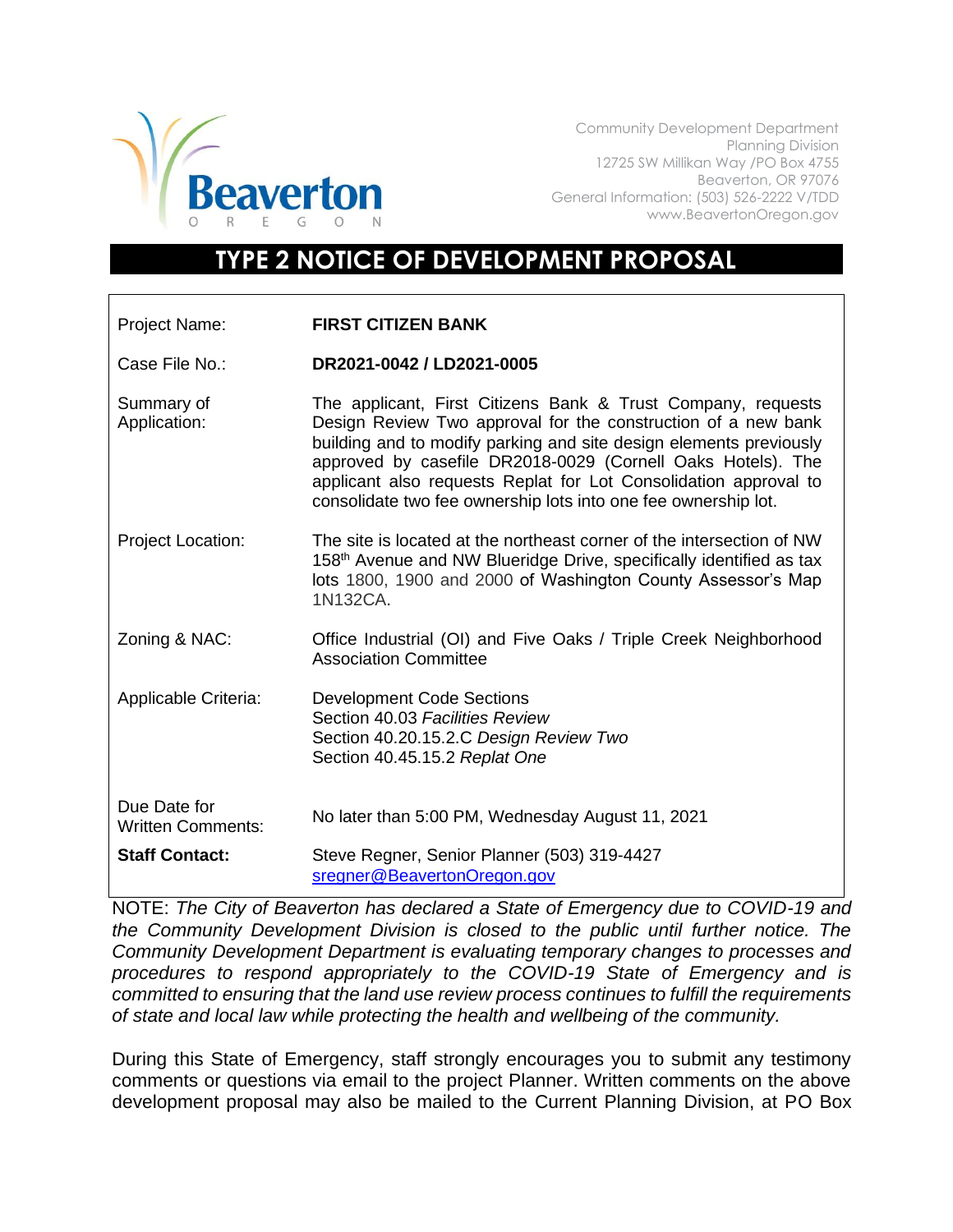4755, Beaverton, OR 97076. Written comments, either emailed or mailed, on the above development proposal shall be received no later than 5:00 p.m. on Wednesday, August 11, 2021. Please reference the Case File Number and Project Name in your written comments and include your mailing address if you wish to receive a copy of the decision. Failure to raise an issue or failure to provide statements or evidence with sufficient specificity to afford the decision-making authority an opportunity to respond to such issue, may preclude appeal to the Land Use Board of Appeals on that issue.

The Facilities Review Committee Meeting with the applicant will be held Wednesday, August 11, 2021. The Facilities Review Committee is not a decision-making body but advises the Director on a project's conformity to the technical criteria specified in Section 40.03.1 of the Beaverton Development Code. The Facilities Review Committee meeting is open to the public but is not intended for public testimony.

## **Public Comment Period Ends: August 11, 2021**

The Director is the decision-making authority for the above application and shall issue a written decision on the above development proposal on or around August 25, 2021, pursuant to Section 50.40.10. Copies of the decision will be made available on the City's website<http://apps.beavertonoregon.gov/DevelopmentProjects> or may be provided by the project Planner upon request.

For more information contact the Project Planner, Steve Regner at *[sregner@BeavertonOregon.gov](mailto:sregner@BeavertonOregon.gov)* or *503-319-4427.* 

*Accessibility information: This information can be made available in large print or audio tape upon request. Assistive listening devices, sign language interpreters, or qualified bilingual interpreters can be made available at any public meeting or program with 72 hours advance notice. To request these services, contact Steve Regner by calling 711(503) 319-4427 or email [sregner@beavertonoregon.gov.](mailto:sregner@beavertonoregon.gov)*